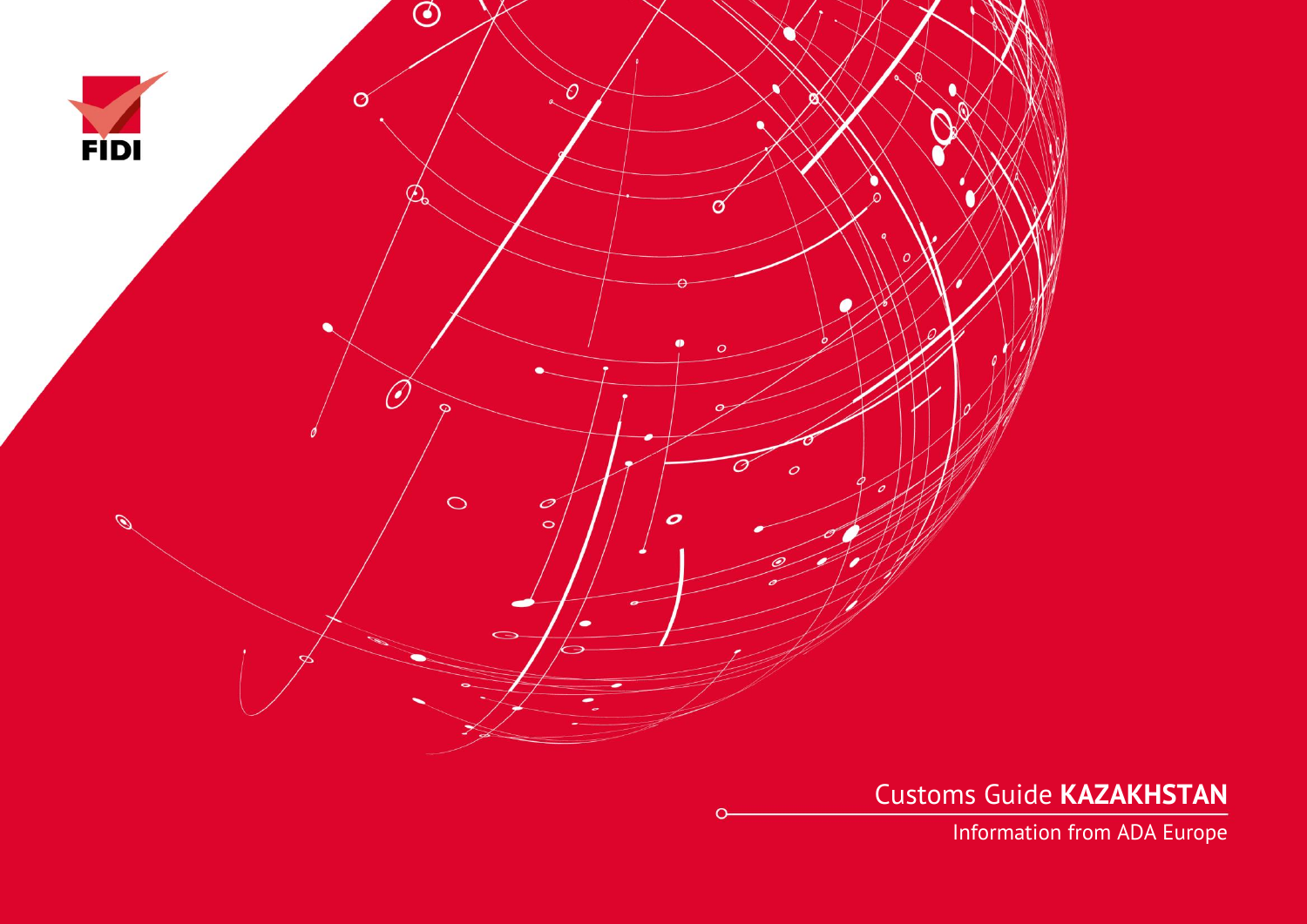# **Customs guide** KAZAKHSTAN

## **The global quality standard for international moving.**

The FAIM label is your global assurance for a smooth, safe and comprehensive relocation process.

 $\sim$ 





| <b>GOODS</b>         | <b>DOCUMENTS REQUIRED</b>                                                                                                                                                                                                                                                                                                                                                                                                                                                                                                                                                                                                                                                                                                                                                                                                                                                  | <b>CUSTOMS PRESCRIPTIONS</b>                                                                                                                                                                                                                                                                                                                                                                                                                                                                                                                                                                                                                                                                                                                                                                                                                                                                                                                                                                                                                                                                                               | <b>REMARKS</b>                                                                                                                                                                                                                                                                                                                                                                                                                                                                                                                                                                                                                                                                                                                                                                                                                                                                                                                                                                             |
|----------------------|----------------------------------------------------------------------------------------------------------------------------------------------------------------------------------------------------------------------------------------------------------------------------------------------------------------------------------------------------------------------------------------------------------------------------------------------------------------------------------------------------------------------------------------------------------------------------------------------------------------------------------------------------------------------------------------------------------------------------------------------------------------------------------------------------------------------------------------------------------------------------|----------------------------------------------------------------------------------------------------------------------------------------------------------------------------------------------------------------------------------------------------------------------------------------------------------------------------------------------------------------------------------------------------------------------------------------------------------------------------------------------------------------------------------------------------------------------------------------------------------------------------------------------------------------------------------------------------------------------------------------------------------------------------------------------------------------------------------------------------------------------------------------------------------------------------------------------------------------------------------------------------------------------------------------------------------------------------------------------------------------------------|--------------------------------------------------------------------------------------------------------------------------------------------------------------------------------------------------------------------------------------------------------------------------------------------------------------------------------------------------------------------------------------------------------------------------------------------------------------------------------------------------------------------------------------------------------------------------------------------------------------------------------------------------------------------------------------------------------------------------------------------------------------------------------------------------------------------------------------------------------------------------------------------------------------------------------------------------------------------------------------------|
| <b>Removal goods</b> | 1. Documents to be provided by consignee at<br>destination for further import customs<br>process:<br>• Non-residents:<br>Passport copy.<br>• Valid diplomatic card copy, if<br>applicable<br>• Local visa copy (visa must be valid on<br>shipment's arrival date).<br>Employment confirmation on<br>letterhead of employer (sample<br>provided by your local agent) - 3<br>originals.<br>• Notarized power of attorney (or power<br>of attorney on letterhead of employer)<br>for your local agent to handle customs<br>process (sample provided by your local<br>agent) - 3 originals.<br>• Notarized power of attorney (or power<br>of attorney on letterhead of employer)<br>for rail terminal handling, if applicable<br>(sample provided by your local agent)<br>- 2 originals.<br>• Customs brokerage agreement<br>(provided by your local agent) $-2$<br>originals. | National Security Committee (NSC)<br>permission must be obtained for<br>electronic appliances. Obtaining of NSC<br>permission costs @ EURO 180/-Storage<br>at customs bonded warehouse applies at<br>actual as per receipt.<br>Import customs declaration may be<br>submitted and customs clearance started<br>only upon receipt by the Customs<br>Committee of customs fee paid to its<br>account. Normally import customs<br>clearance requires approx. 4-5 working<br>days for non-diplomatic shipments & 3-4<br>working days for diplomatic shipments,<br>provided that all documents are in order.<br>Additional import charges related to<br>customs duties, fee and VAT,<br>airport/terminal storage charges, if any,<br>should be pre-paid by consignee and are<br>charged additionally to destination<br>services rate. Receipts copies in Russian<br>or Kazakh are presented upon request.<br>Pre-declaration of household goods prior<br>to actual shipment's arrival is possible<br>only if all submitted shipping documents<br>conform to those arriving with the<br>shipment (packing list / detailed valued | Import of used household goods and<br>personal effects to Kazakhstan is subject<br>to payment of import customs duty, fee<br>and VAT according to legislation &<br>official tariff of the Republic of<br>Kazakhstan. They are charged basing on<br>CIF value - cost, insurance, freight value -<br>listed in waybill & other shipping<br>documentation that arrives with the<br>shipment, i.e. cost of transportation in<br>rated waybill or carrier's invoice /<br>confirmation letter + real customs value<br>of goods declared by the owner in<br>detailed valued inventory or invoice that<br>arrived with the shipment.<br>• Customs value of goods may be lower<br>than for insurance purpose but should be<br>realistic to be accepted by customs<br>officers.<br>• Customs fee @ KZT 25000 for main<br>declaration page + @ KZT 11000 per<br>each 3 additional HS code.<br>• Customs duty @ 0-20% of CIF value per<br>kg-net weight (depending on origin &<br>commodity of goods). |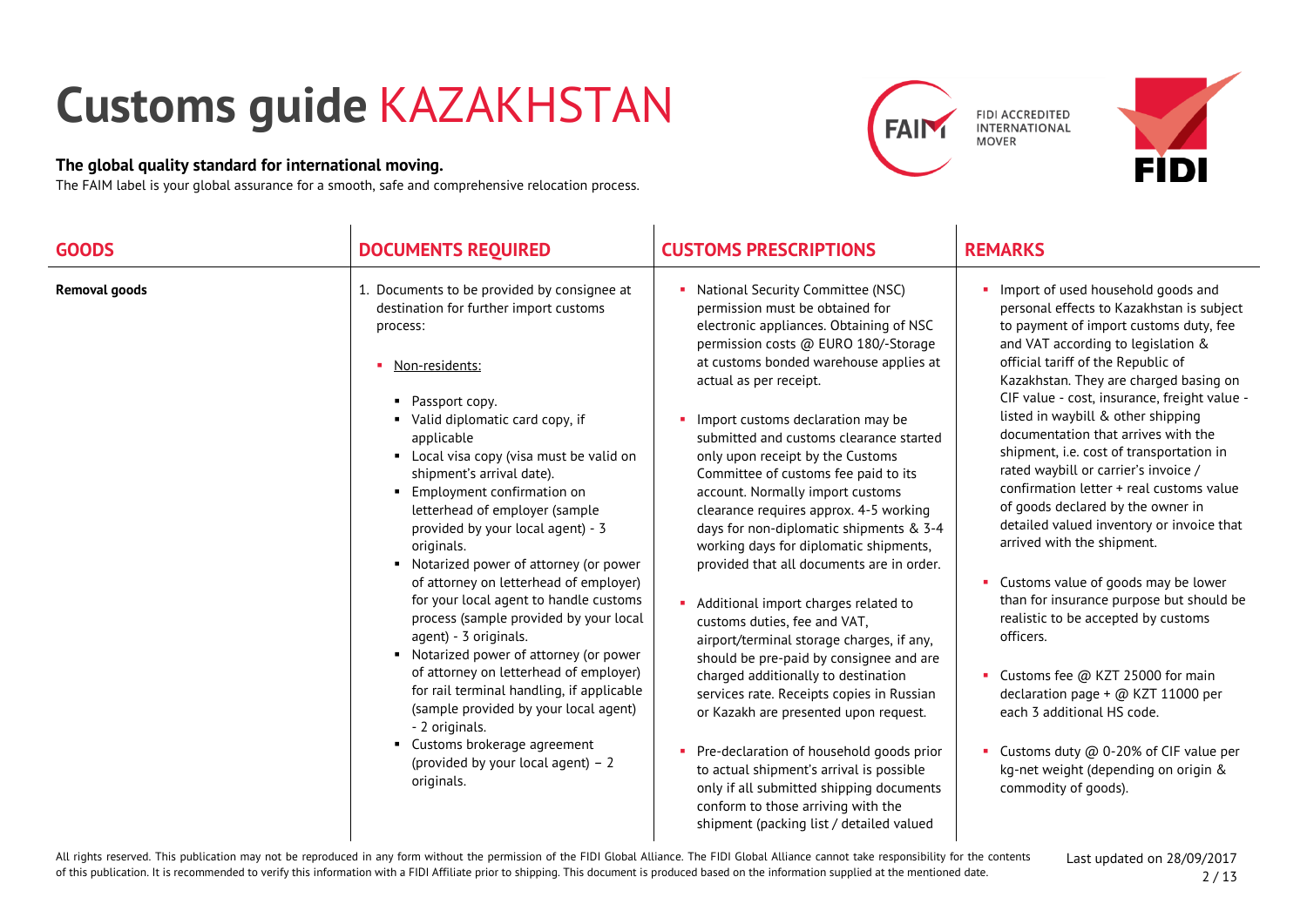# **GOODS DOCUMENTS REQUIRED CUSTOMS PRESCRIPTIONS REMARKS**

### Residents:

- Notarized ID card copy.
- Notarized power of attorney for your local agent to handle customs process (sample provided by your local agent) - 3 originals.
- Notarized power of attorney for rail terminal handling, if applicable (sample provided by your local agent) – 2 originals.
- Customs brokerage agreement (provided by your local agent) - 2 originals.
- 2. Documents to be submitted by origin / booking agent:
	- **Packing list in English with detailed** description, quantity & weight of each carton. General description such as kitchenware, bath items, garage stuff is unacceptable. Items need to be defined as much as possible (i.e. 3 ceramic pots, 18 spoons, 2 Teflon pans, 7 bathroom towels, 4 toothbrushes, one set of screwdrivers, etc.). Description of electronics should contain manufacturer's name, make or model, serial number.
	- **Rated Waybill or shipping cost listed in** carrier's invoice or confirmation letter.
	- **All documents must be readable.** Information provided in documents must be true and correct. All information in documents must be identical, no weight / value or other discrepancies are allowed. Every instance of discrepancy or unclear entries will cause delays and hold of the

inventory, invoice, rated final waybill to destination & transportation cost). Then import customs duty, fee & VAT may be pre-paid and customs declaration may be submitted prior to shipment's arrival. Upon the shipment's arrival only customs inspection & release take place, provided that shipping documents, CIF value and customs charges proved to be the same as declared in advance.

- **Import customs clearance upon arrival of** the shipment will take only 2-4 working days.
- Difference, if any, in exchange rate of CIF value currency in USD/EURO to local currency, Kazakh Tenge (KZT), on submission date of preliminary customs declaration vs. date of actual shipment's arrival & customs clearance, should be paid prior to customs release.
- As experienced in the past, due to frequent discrepancy in values declared in advance and actual ones in shipping documents for household effects shipments, pre-declaration is not recommendable as in case of discrepancy customs charges & declaration cost should be re-calculated and paid again since customs process starts all over again.

- Customs VAT @ 12% of CIF value + customs duty + customs fee.
- Main page contains 1st Harmonized System code (so called "HS code") per one commodity of items, e.g. wooden table, toys, etc. Additional pages contain average 3 HS codes per page.
- Customs charges can be only estimated by your local agent, exact cost is assessed only during the customs clearance process.
- As import customs charges are based on declared in shipping documents value, please do not enclose to a shipment any insurance or other documents with high value of goods.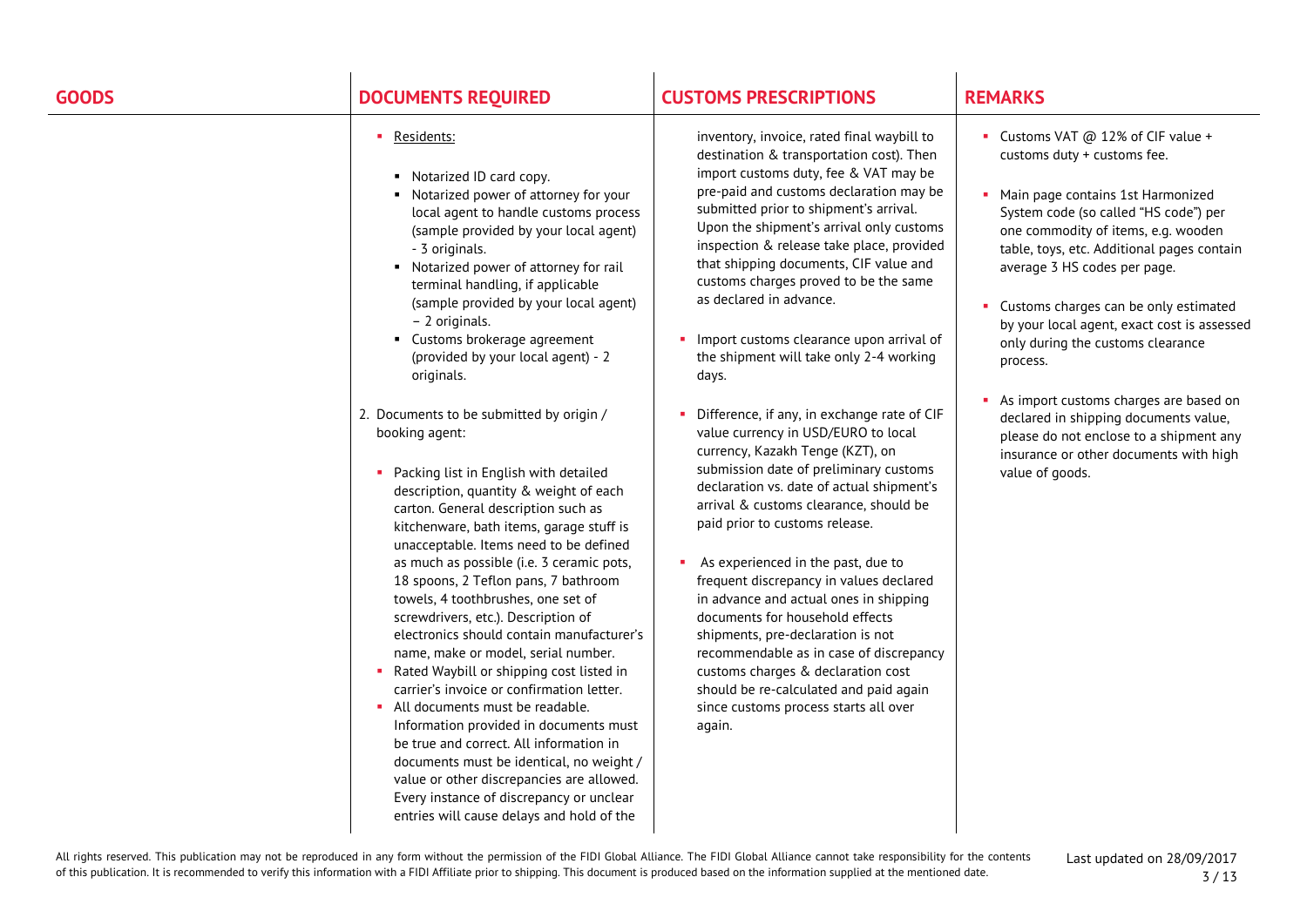| <b>GOODS</b>       | <b>DOCUMENTS REQUIRED</b>                                                                                                                                                                                                                                                                                                                                                                                                                                                                          | <b>CUSTOMS PRESCRIPTIONS</b>                                                                                                                                                                                                                                                                                                                                                                                                                                                                                                                                                                                           | <b>REMARKS</b> |
|--------------------|----------------------------------------------------------------------------------------------------------------------------------------------------------------------------------------------------------------------------------------------------------------------------------------------------------------------------------------------------------------------------------------------------------------------------------------------------------------------------------------------------|------------------------------------------------------------------------------------------------------------------------------------------------------------------------------------------------------------------------------------------------------------------------------------------------------------------------------------------------------------------------------------------------------------------------------------------------------------------------------------------------------------------------------------------------------------------------------------------------------------------------|----------------|
|                    | cargo by the customs authorities.<br>• Customs Authorities may request any<br>additional info and/or document at own<br>discretion.<br>• Collection of documents for import<br>customs clearance & calculation of<br>estimated import customs duty, fee &<br>VAT can be started only upon receipt of<br>detailed valued packing list, passport &<br>valid visa copies of the owner, final rated<br>waybill, actual documented shipping cost<br>and contact details of consignee at<br>destination. |                                                                                                                                                                                                                                                                                                                                                                                                                                                                                                                                                                                                                        |                |
| <b>Electronics</b> |                                                                                                                                                                                                                                                                                                                                                                                                                                                                                                    | National Security Committee (NSC) procedure<br>for import of electronics:<br>• Application for NSC permission lists<br>model, make, serial number of electric<br>appliance.<br>• Copies of above mentioned documents,<br>waybill & inventory must be enclosed to<br>application.<br>• Permission is granted within average 7-<br>10 working days.<br>• List of major items requiring NSC<br>permission:<br>• Computer<br>• Computer parts (including keyboard,<br>mouse, memory card, etc.)<br>• Printer<br>• Copy/Xerox machine<br>• Scanner<br>• VHS-player, Video-recorder<br>• DVD-player<br>• Home theatre/cinema |                |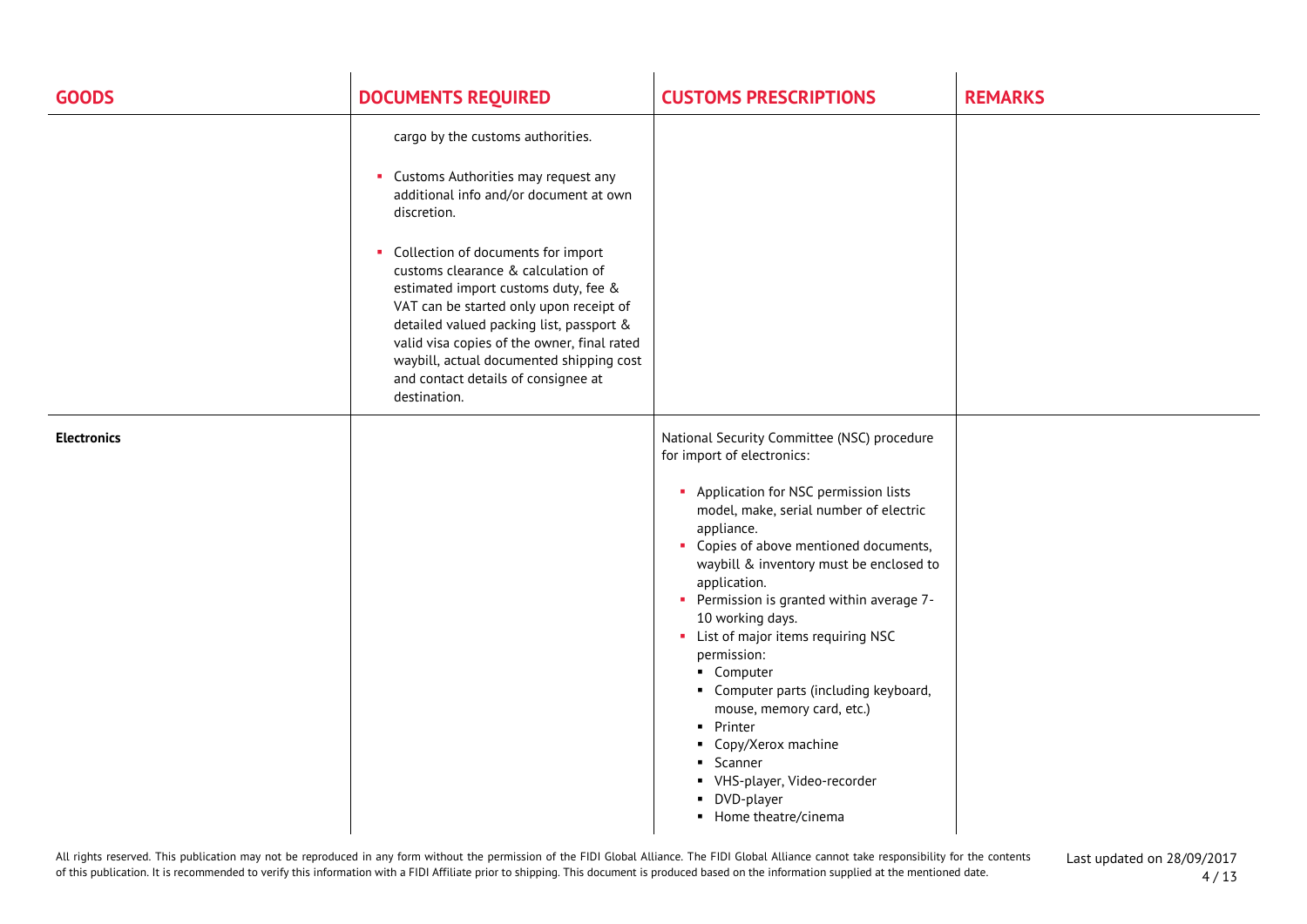| <b>GOODS</b>                                                                                                      | <b>DOCUMENTS REQUIRED</b> | <b>CUSTOMS PRESCRIPTIONS</b>                                                                                                                                                                                                                                                                                                                                                                                                                                                                                                                                                                                                                                                                                                                                      | <b>REMARKS</b> |
|-------------------------------------------------------------------------------------------------------------------|---------------------------|-------------------------------------------------------------------------------------------------------------------------------------------------------------------------------------------------------------------------------------------------------------------------------------------------------------------------------------------------------------------------------------------------------------------------------------------------------------------------------------------------------------------------------------------------------------------------------------------------------------------------------------------------------------------------------------------------------------------------------------------------------------------|----------------|
|                                                                                                                   |                           | • Stereo-system<br>Tape recorder<br>$\blacksquare$<br><b>Juke-box</b><br>• CD-player, MP3 player, iPod, etc.<br>• Microphone<br>• Telephone, mobile phone<br>Alarm system<br>٠<br>• Amplifier<br>Radio transmitter, Hi-Fi devices<br>$\blacksquare$<br>Navigators<br>л.<br>Camera, flash gun, lens<br>л.<br>Video-recorder<br>$\blacksquare$<br>Keys separately from locks<br>$\blacksquare$<br>• Telescope and other astronomic<br>equipment<br>Laser equipment (i.e. laser pointer)<br>• Hard disk<br>Wi-fi router<br>$\blacksquare$<br>• Modem<br>• Headphones<br>• Other wireless or Bluetooth equipment<br>• NSC permission is required for all above<br>electrical appliances, however you should<br>mention model, serial number, name of<br>manufacturer. |                |
| Carpets, paintings, musical instruments, objects<br>of art, antique items, large souvenirs and other<br>artefacts |                           | • For future export of such items, you<br>would need proof of their import. For this<br>purpose, please prepare list of items with<br>their details, i.e. name of author, artefact<br>name, metric dimensions, material,<br>description, value, year of production.<br>• Musical instrument should be<br>accompanied by its original passport.<br>• Such items must be clearly and properly<br>described in the packing list.                                                                                                                                                                                                                                                                                                                                     |                |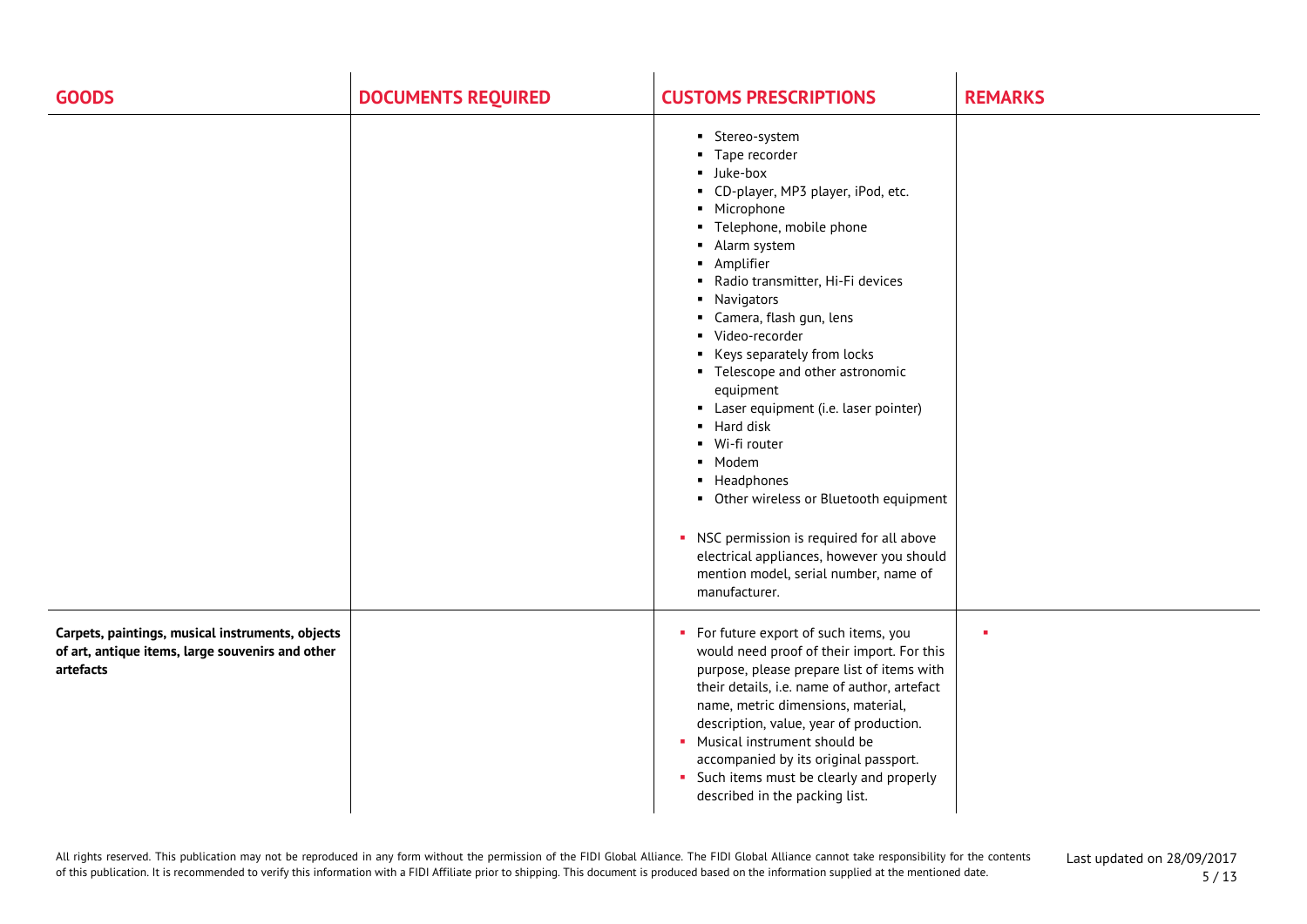| <b>GOODS</b>            | <b>DOCUMENTS REQUIRED</b>                                                                                                                                                                                                                                                            | <b>CUSTOMS PRESCRIPTIONS</b>                                                                                                                                                                                                                                                                                                                                                                                                                                                                                                                                                                                                                                                                                                                                                                             | <b>REMARKS</b>                                                                                                                                                                                                                                                                                                   |
|-------------------------|--------------------------------------------------------------------------------------------------------------------------------------------------------------------------------------------------------------------------------------------------------------------------------------|----------------------------------------------------------------------------------------------------------------------------------------------------------------------------------------------------------------------------------------------------------------------------------------------------------------------------------------------------------------------------------------------------------------------------------------------------------------------------------------------------------------------------------------------------------------------------------------------------------------------------------------------------------------------------------------------------------------------------------------------------------------------------------------------------------|------------------------------------------------------------------------------------------------------------------------------------------------------------------------------------------------------------------------------------------------------------------------------------------------------------------|
| Not recommended Items   | Electronics requires import permission<br>from the National Security Committee<br>which takes approx. 7-10 working days.<br>• Satellite antenna or GPS-navigator -<br>requires import permission from Radio<br>Frequency Control Department that takes<br>approx. 7-10 working days. | • New items - Household goods shipment<br>will be declared as "used household<br>goods" as opposed to commercial cargo.<br>As such household goods shipment<br>should NOT contain ANY NEW ITEMS.                                                                                                                                                                                                                                                                                                                                                                                                                                                                                                                                                                                                         | Goods in original factory packaging, tags,<br>etc. may be confiscated at the exception<br>of very few reasonable minor items (e.g.<br>lingerie, toys, etc.) which are imported<br>and marked in packing list as "new", then<br>they may be accepted as general<br>household goods but this is not<br>guaranteed. |
| <b>Prohibited items</b> |                                                                                                                                                                                                                                                                                      | • New items.<br>Cash.<br>Food items (including dry, canned food,<br>spices).<br>• Jewellery, precious stones, other high<br>value items, sets & collections.<br>$-$ Fur.<br>• Mobile phones.<br>$\blacksquare$ Laptop.<br>Beverages, alcohol beverages.<br>• Tonometer, massager and other<br>electronics with medical purpose<br>• Weapons, ammunition.<br>Refrigerators containing Freon.<br>• Medicine (including regular house<br>medical kit, should be taken as<br>accompanied baggage).<br>Toxic / Radioactive materials.<br>Flammables.<br>• Pornography.<br>• Religion information or items.<br>Antiques without export permissions.<br>• Rare animals & birds species, skins,<br>horns.<br>Stuffed animals & birds.<br>Books published earlier than 1961.<br>• Tires.<br>Plant.<br>۰.<br>Soil. | Import of alcohol is not allowed, even for<br>diplomats.<br>We would appreciate if you remove above<br>listed items from shipment for smooth<br>customs process.                                                                                                                                                 |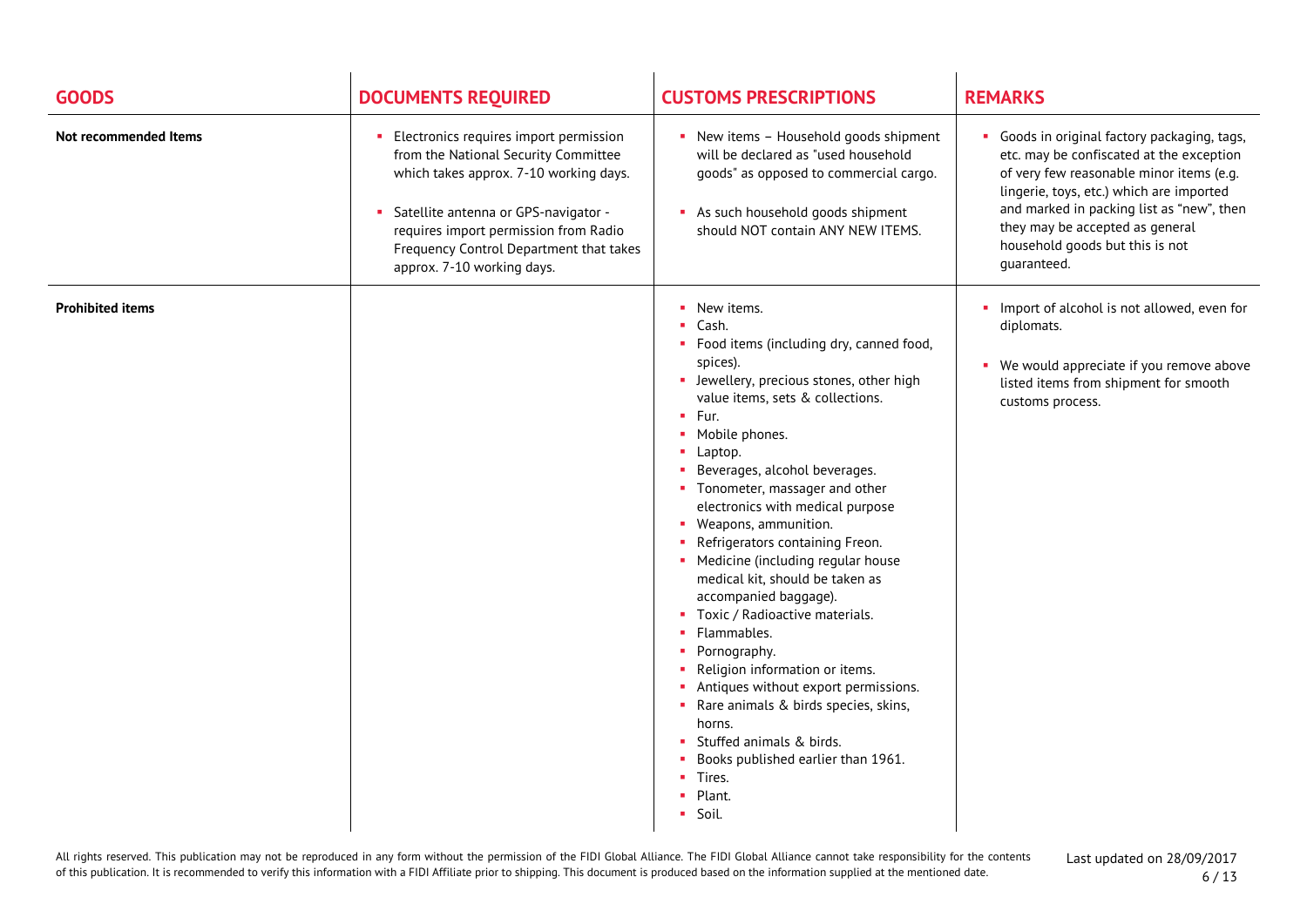| <b>GOODS</b> | <b>DOCUMENTS REQUIRED</b>                                                                                                                                                                                                                                                                                                                                                                  | <b>CUSTOMS PRESCRIPTIONS</b>                                                                                                                                                                                                                                                                                                                                                                                                                                                                                                                                                                                                                                                                                                                                                                                               | <b>REMARKS</b>                                                                                                                                                                                                                                             |
|--------------|--------------------------------------------------------------------------------------------------------------------------------------------------------------------------------------------------------------------------------------------------------------------------------------------------------------------------------------------------------------------------------------------|----------------------------------------------------------------------------------------------------------------------------------------------------------------------------------------------------------------------------------------------------------------------------------------------------------------------------------------------------------------------------------------------------------------------------------------------------------------------------------------------------------------------------------------------------------------------------------------------------------------------------------------------------------------------------------------------------------------------------------------------------------------------------------------------------------------------------|------------------------------------------------------------------------------------------------------------------------------------------------------------------------------------------------------------------------------------------------------------|
|              |                                                                                                                                                                                                                                                                                                                                                                                            | • Any equipment, containing Freon.<br>• Massager.<br>• Lenses.<br>• All medical appliances (for ex.<br>thermometer).<br>• Printing/Audio/Video materials which are<br>prohibited for import into Kazakhstan:<br>• Printing/Audio/Video materials with<br>extremism & terrorism info<br>Printing/Audio/Video materials with<br>pornography<br>• Printing/Audio/Video materials with<br>propaganda about elections &<br>referendums, violation of laws of<br>participants of the Customs Union<br>• Printing/Audio/Video materials with<br>propaganda of Nazi symbols &<br>attributes, and/or symbols & attributes<br>which are like Nazi<br>• Printing/Audio/Video materials with<br>any info, which can cause harm to<br>politic, economic interests of Republic<br>of Kazakhstan, its state security,<br>health & morals. |                                                                                                                                                                                                                                                            |
| <b>Pets</b>  | • Vaccination certificate.<br>• Veterinary certificate (issued by<br>veterinary service in Almaty).<br>• Original passport of a pet.<br>• Invoice for pet (owner's data & complete<br>information about pet, i.e. name, colour,<br>quantity, country of origin, purchasing<br>value).<br>• Ticket of the owner (only for importing<br>accompanied pets).<br>• Power of Attorney (if pet is | Import of pets is restricted. Import of<br>some pets from certain countries is<br>prohibited or leads to long-term<br>quarantine. Please check current<br>regulations with your local agent well in<br>advance.<br>• For smooth import of unaccompanied<br>pets, please provide your local agent with<br>official permission from Kazakhstani<br>veterinary authorities prior to shipping a<br>pet. Import permission should be                                                                                                                                                                                                                                                                                                                                                                                            | • Customs charges for cats & dogs per pet:<br>• Customs duty @10% of CIF value<br>• Customs fee @ Euro 50<br>• VAT @ 12% of CIF value + customs<br>duty + customs fee.<br>• Customs charges for other animals are<br>available upon request to your agent. |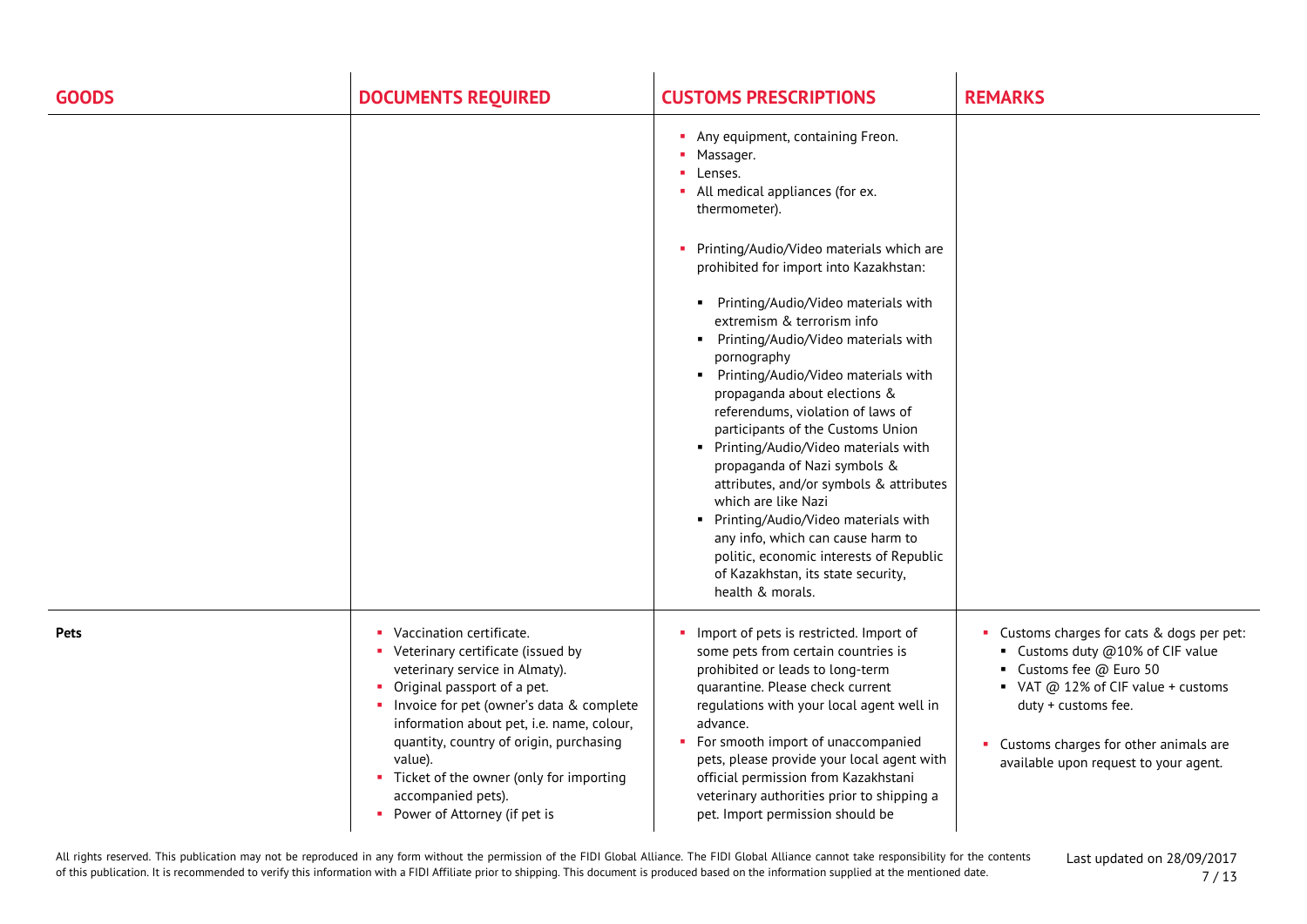| <b>GOODS</b>          | <b>DOCUMENTS REQUIRED</b>                                                                                                                                                                                                                                                                                                                                                                                                                                                                                                                          | <b>CUSTOMS PRESCRIPTIONS</b>                                                                                                                                                                                                                                                                                                                                                                                                                                                                                                                                                                                                                                                                                                                                                                                                                                                                                                                                          | <b>REMARKS</b>                                                                                                                                                                                                                                                                                                                                                                                                                                                                                                                                                                                                                                                                                                            |
|-----------------------|----------------------------------------------------------------------------------------------------------------------------------------------------------------------------------------------------------------------------------------------------------------------------------------------------------------------------------------------------------------------------------------------------------------------------------------------------------------------------------------------------------------------------------------------------|-----------------------------------------------------------------------------------------------------------------------------------------------------------------------------------------------------------------------------------------------------------------------------------------------------------------------------------------------------------------------------------------------------------------------------------------------------------------------------------------------------------------------------------------------------------------------------------------------------------------------------------------------------------------------------------------------------------------------------------------------------------------------------------------------------------------------------------------------------------------------------------------------------------------------------------------------------------------------|---------------------------------------------------------------------------------------------------------------------------------------------------------------------------------------------------------------------------------------------------------------------------------------------------------------------------------------------------------------------------------------------------------------------------------------------------------------------------------------------------------------------------------------------------------------------------------------------------------------------------------------------------------------------------------------------------------------------------|
|                       | unaccompanied; should be issued in<br>Kazakhstan).<br>Blood Test (only for EU countries entry).                                                                                                                                                                                                                                                                                                                                                                                                                                                    | obtained directly by consignee and may<br>take 15-20 working days.<br>Pet should be vaccinated within 60-30<br>days before departure for proper effect &<br>reaction identification.<br>• Documents should be verified by your<br>local agent Customs Division & local<br>veterinary authorities minimum 10-15<br>days prior to pet's planned arrival date.<br>Import customs charges must be paid<br>prior to customs clearance.<br>Import of accompanied pets is free of<br>customs charge.                                                                                                                                                                                                                                                                                                                                                                                                                                                                         |                                                                                                                                                                                                                                                                                                                                                                                                                                                                                                                                                                                                                                                                                                                           |
| <b>Motor vehicles</b> | • Additional documentation requirements:<br>Invoice on the letterhead of<br>manufacturer listing details of a<br>vehicle & its value. Must arrive with<br>vehicle.<br>• Original certificate of title (technical<br>passport) stating the same owner of<br>the car as shipment's consignee<br>according to waybill. Must arrive with<br>vehicle.<br>• Notarized power of attorney (or power<br>of attorney on letterhead of employer)<br>for your local agent to handle customs<br>process (sample provided by your local<br>agent) - 3 originals. | • Vehicles are customs cleared separately<br>from main shipment.<br>• They must conform to Euro 4 standard<br>Right-side vehicles are prohibited for<br>import to Kazakhstan since January 1,<br>2007.<br>Beside customs charges (duty, fee, VAT)<br>some vehicles are subject to also excise-<br>duty as per customs tariff (see details<br>below).<br>Auto cars, motor cycles and other<br>vehicles like Jet Ski, water scooter, yacht,<br>etc. can be imported on temporary import<br>basis subject to customs fee @ 0.2% of<br>C.I.F value paid quarterly basis & periodic<br>dues @ 3% from total amount of customs<br>duty, VAT paid monthly. Please see<br>details in "regimes" paragraph.<br>After customs release vehicle should be<br>registered with local traffic police by<br>presenting original import customs<br>declaration. If owner is a diplomat, his<br>vehicle should be registered first with the<br>Ministry of Foreign Affairs of Kazakhstan | • Customs charges:<br>• Customs duty for car manufactured<br>less than 10 years ago with the engine<br>volume up to 3000 cm @ 30-35% on<br>CIF value, but not less than 1.2-5,8<br>Euro multiplied by the engine volume<br>in cubic cm.<br>Customs duty for the car manufactured<br>over 10 years ago with the engine<br>volume up to 3000 cm @ 30-35% on CIF<br>value but not less than 1.2-5,8 Euro<br>multiplied by the engine volume in cubic<br>cm.<br>■ Excise-duty for the car with the engine<br>volume more than 3000 cm @ 30-<br>35% on CIF value but not less than 0.5<br>Euro multiplied by the engine volume<br>in cubic cm.<br>■ Customs fee $@$ 60 Euro for the main<br>customs declaration page + 25 Euro |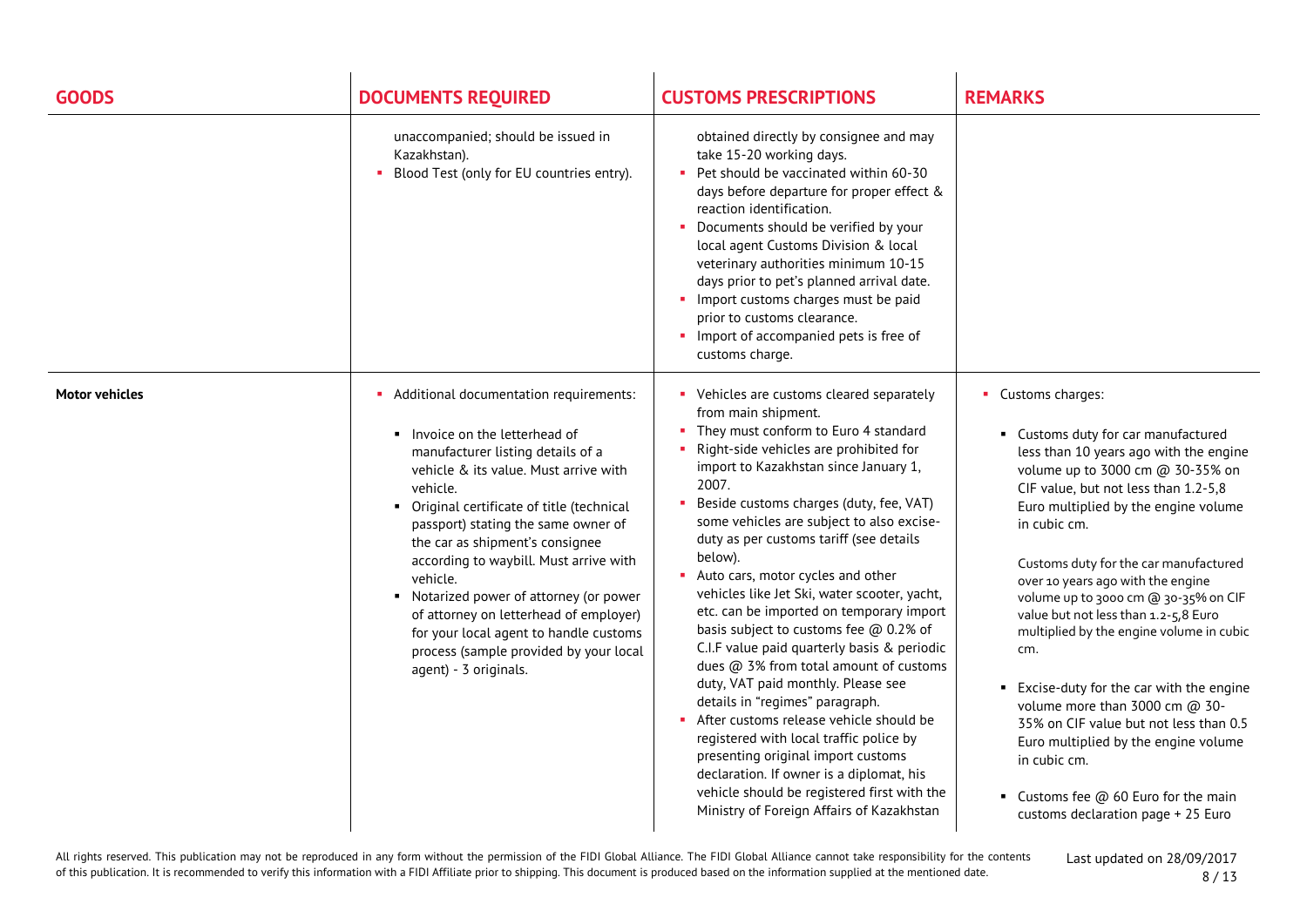| <b>GOODS</b>  | <b>DOCUMENTS REQUIRED</b>                                                                                                                                                                                                                                                                                                                                                                                                                                                                         | <b>CUSTOMS PRESCRIPTIONS</b>                                                                                                                                                                                                                                                                                                                                                                                                                                                                                                                                                                                                                   | <b>REMARKS</b>                                                                                                                                                                                                                                                                                                                                                                                                                                                                                                                                                                                                                                                                                                                                                                                                                                                         |
|---------------|---------------------------------------------------------------------------------------------------------------------------------------------------------------------------------------------------------------------------------------------------------------------------------------------------------------------------------------------------------------------------------------------------------------------------------------------------------------------------------------------------|------------------------------------------------------------------------------------------------------------------------------------------------------------------------------------------------------------------------------------------------------------------------------------------------------------------------------------------------------------------------------------------------------------------------------------------------------------------------------------------------------------------------------------------------------------------------------------------------------------------------------------------------|------------------------------------------------------------------------------------------------------------------------------------------------------------------------------------------------------------------------------------------------------------------------------------------------------------------------------------------------------------------------------------------------------------------------------------------------------------------------------------------------------------------------------------------------------------------------------------------------------------------------------------------------------------------------------------------------------------------------------------------------------------------------------------------------------------------------------------------------------------------------|
|               |                                                                                                                                                                                                                                                                                                                                                                                                                                                                                                   | and relative registration card should be<br>issued. After checking hi-jacking records<br>with Interpol, Police Department will<br>issue plates and "technical passport"<br>equal to certificate of title suitable for<br>driving locally.<br>■ According to the Resolution of the<br>Government of the Republic of<br>Kazakhstan dated February 6, 2013<br>vehicles emission standards have been<br>amended. According to this document,<br>ecological class-4 (Euro 4) was<br>introduced and came into force in July<br>1, 2013. Euro 4 prohibits importation<br>of certain types of vehicles and permit<br>the import of the following cars. | for each additional page.<br>■ Customs VAT @ 12% of CIF value +<br>customs duty + customs fee + excise-<br>duty, if latter is applicable.<br>Customs authorities can evaluate a<br>vehicle as of higher value according to<br>present Customs Commodity Register and<br>database as vehicles are subject to<br>conditional prices. Customs value for<br>vehicles is based by Customs Authorities<br>on the value of the same last imported<br>vehicle according to customs data. Due to<br>conditional prices for vehicles customs<br>charges for vehicles cannot be advised<br>definitely in advance, they may be<br>changed during the customs clearance<br>process as per request of the customs<br>authorities. If so, whole customs process<br>must be started all over again with<br>additional payment of customs charges<br>and submission of new declaration. |
| <b>Others</b> | Documents required for extension of<br>temporary customs import:<br>• Import customs declaration copy<br>• New consignee's visa copy<br>• Notarized power of attorney from<br>consignee;<br>• Request from consignee's organization to<br>extend temporary import listing required<br>prolongation terms (since and until when)<br>• So-called "commitment letter" on<br>letterhead of consignee's organization<br>admitting obligation to re-export the<br>goods until his paid temporary import | Local terminal cargo registration & customs<br>declaration requirements:<br>• Surface shipment must be placed &<br>registered at customs bonded warehouse<br>by the deadline term (maximum 30 days)<br>according to so called "DKD" - transit<br>customs declaration - issued at the<br>customs border point at entry to<br>Kazakhstan.<br>Import customs clearance can be started<br>only upon placement of the shipment at<br>customs bonded warehouse and<br>registering there by issuing of so called                                                                                                                                      | • Terminal storage charges:<br>Air - accumulate immediately upon<br>shipment's arrival and hours are<br>rounded to calendar days, i.e. if<br>shipment arrives at 11:50 pm on<br>January 1, at 12:00 am of the following<br>day, January 2, it's already considered<br>as being stored for one full day and<br>2nd storage day). Storage charges<br>apply in the amount of @ 9.00 KT per<br>kg/per day / Kazakh Tenge / per gross<br>kg / per day; THC is @ KZT 12/per<br>gross kg.                                                                                                                                                                                                                                                                                                                                                                                     |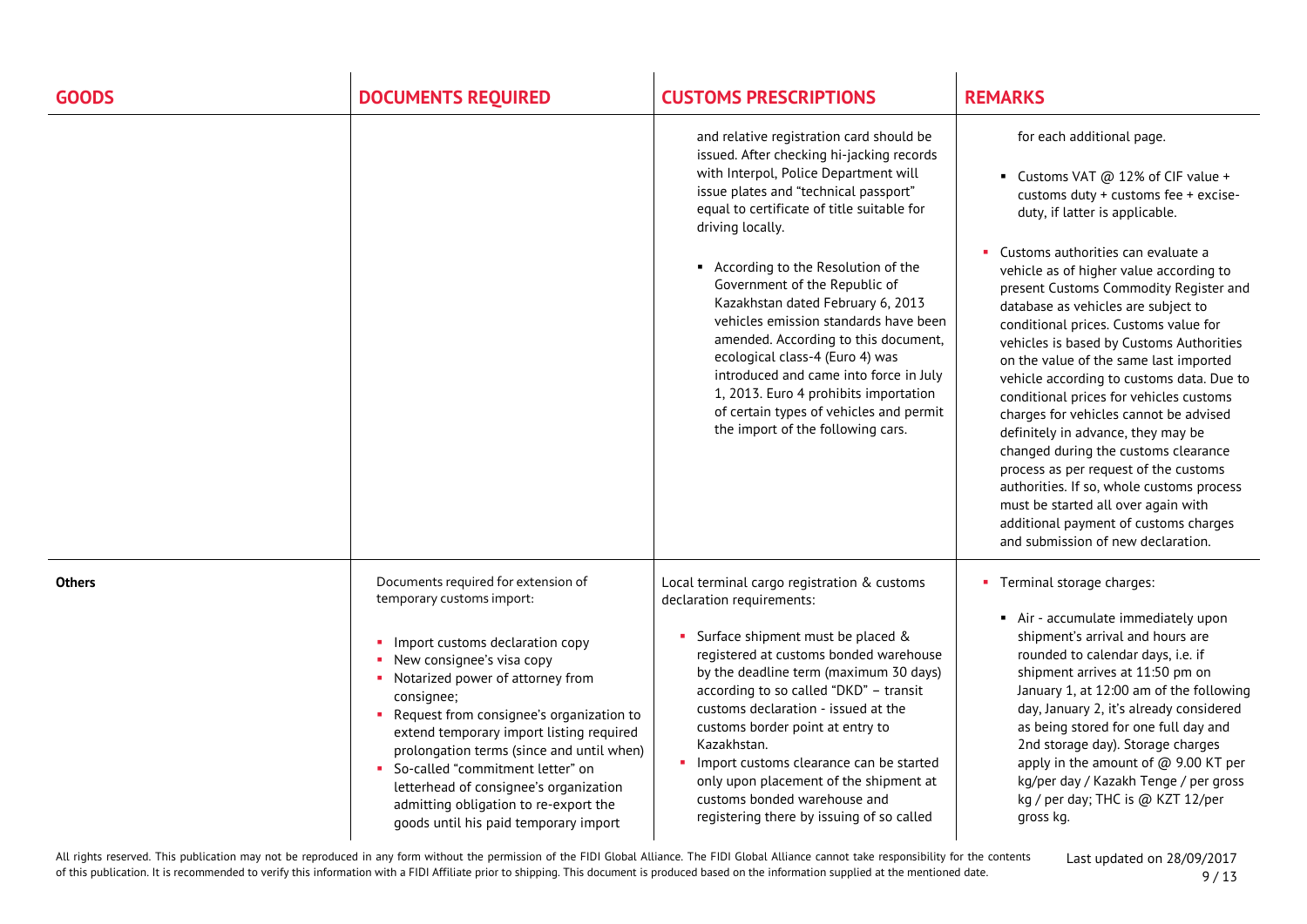# **GOODS DOCUMENTS REQUIRED CUSTOMS PRESCRIPTIONS REMARKS**

### terms & visa are expired.

N.B. Temporary import is advisable only for persons intending to stay in Kazakhstan for a few months up to one year due to complicated and time-consuming process of prolongation and periodical payments, not to mention customs penalties for non-timely prolongation of the owner's visa, temporary import regime or payment of periodical dues.

"brief declaration"; for air & road shipments it follows unloading & waybill registration, for rail shipments - delivery of the container from rail terminal & rail waybill registration.

- **Customs declaration must be submitted** within 30 calendar days upon air shipment's arrival and within 30 days since date of surface cargo registration at customs bonded warehouse.
- Submitted customs declaration must be processed and released within 10 calendar days upon submission.
- $\blacksquare$  If declaration is not submitted within prescribed period and customs dues are not paid timely following are consequences:
	- official fines and penalty will be imposed on actual consignee of the shipment (owner)
	- shipment will be considered as contraband and will be put on hold accumulating storage charges
	- documents for the shipment will be passed to Customs Smuggling Department & Administrative Court for further investigation
	- **further import customs clearance will** be impossible and whole shipment until the Court decision is announced
	- all Court processing fees will be collected from consignee prior to release of his shipment for further import customs clearance (if at all allowed).
- **If customs declaration was not released** within set 10 days then pre-paid by consignee customs fee is cancelled and must be paid again, while new customs

 Surface - accumulate immediately upon shipment's arrival, whereas storage charges at customs bonded warehouse accumulate since registration date that may differ from arrival date. Storage charges at rail/truck terminal are separate and additional to storage charges at customs bonded warehouse.

### • Regimes

- Free circulation regime or permanent import - whole amount of import customs charges is paid at once prior to import customs clearance process.
- Citizens of Kazakhstan may import household effects on permanent import basis only, thus are liable to pay all customs charges in full and to obtain so called "FAP-card" - card of foreign activity participant - that is usually valid during one year. Obtaining of FAP card by your local agent takes 2 full working days and requires additional set of documents beside those needed for customs clearance: notarized power of attorney, updated original certificate of tax registration number & identity card.
- **Temporary import possible for items** imported temporarily maximum for 3 years.
- For temporary import only customs fee is paid at once prior to customs clearance process. Total amount of customs duty

All rights reserved. This publication may not be reproduced in any form without the permission of the FIDI Global Alliance. The FIDI Global Alliance cannot take responsibility for the contents of this publication. It is recommended to verify this information with a FIDI Affiliate prior to shipping. This document is produced based on the information supplied at the mentioned date.

Last updated on 28/09/2017 10 / 13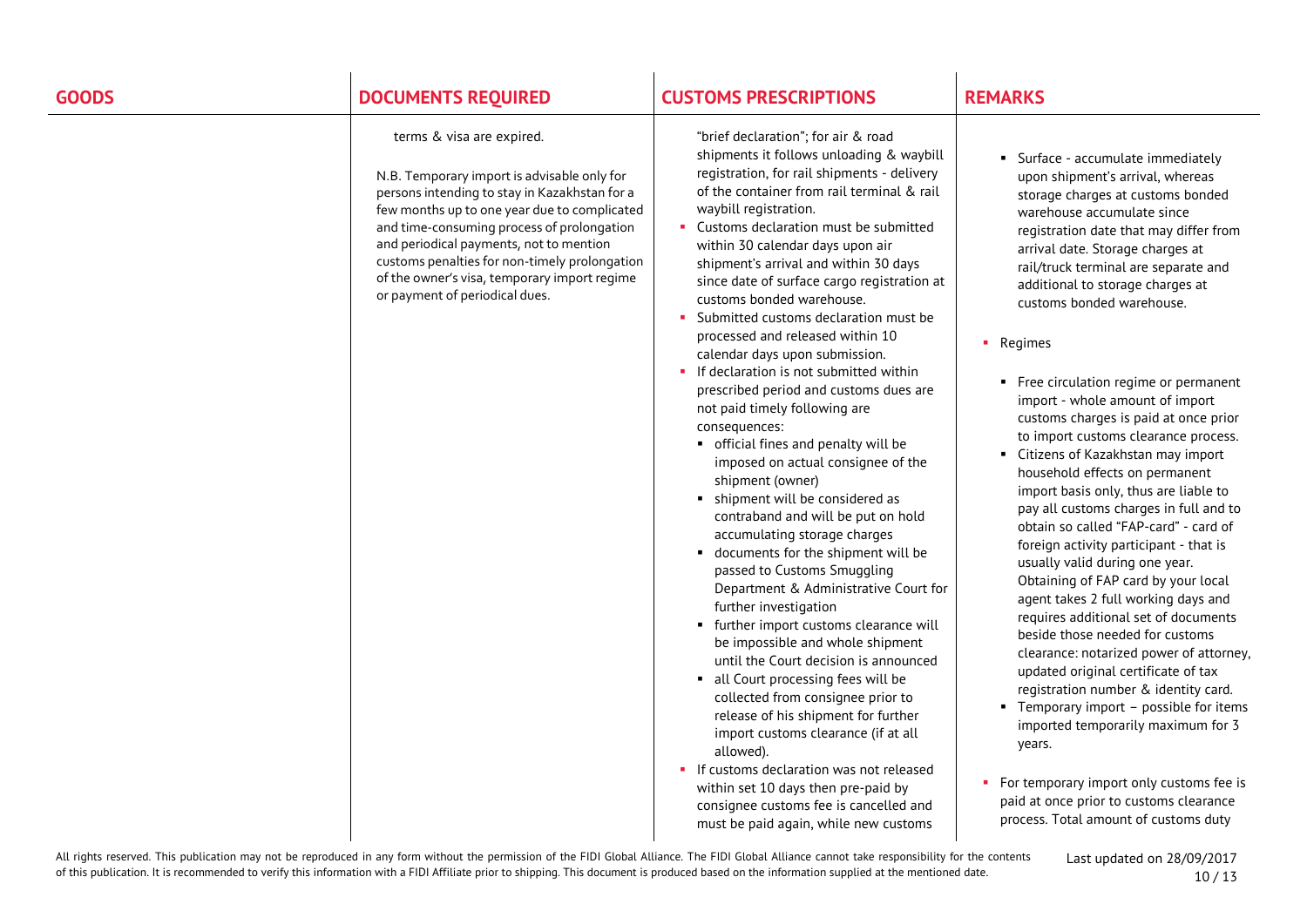| <b>GOODS</b> | <b>DOCUMENTS REQUIRED</b> | <b>CUSTOMS PRESCRIPTIONS</b>   | <b>REMARKS</b>                                                                                                                                                                                                                                                                                                                 |
|--------------|---------------------------|--------------------------------|--------------------------------------------------------------------------------------------------------------------------------------------------------------------------------------------------------------------------------------------------------------------------------------------------------------------------------|
|              |                           | declaration must be submitted. | and VAT, that would have been paid if<br>goods were imported permanently, is<br>split into 3% periodic dues to be paid<br>monthly. Separate detailed valued<br>inventory is required for temporary<br>imported goods. Temporary import has<br>same validity as consignee's Kazakhstani<br>visa.                                |
|              |                           |                                | No goods imported on temporary basis<br>can be consumed, sold or given away as<br>along with every visa extension either<br>temporary import of exactly the same<br>goods must be prolonged, same goods<br>must be exported or imported on<br>permanent import basis upon payment of<br>the rest amount of customs duty & VAT. |
|              |                           |                                | Extending temporary import along with<br>extending consignee's visa in fact means<br>replacing expired visa copy in the<br>customs archives with the newly issued<br>visa. All related documents, such as<br>customs declaration, inventory list,<br>passport copy, etc. remain unchanged<br>without any customs stamps.       |
|              |                           |                                | • Furniture as part of diplomatic shipment<br>must be cleared separately on temporary<br>import basis.                                                                                                                                                                                                                         |
|              |                           |                                | • The tenure of such temporary import is<br>based on validity of consignee's<br>diplomatic card. If consignee is<br>diplomatic mission itself, then temporary<br>import expires on the same date as its<br>accreditation in Kazakhstan. Non-<br>residents may import only household                                            |

All rights reserved. This publication may not be reproduced in any form without the permission of the FIDI Global Alliance. The FIDI Global Alliance cannot take responsibility for the contents of this publication. It is recommended to verify this information with a FIDI Affiliate prior to shipping. This document is produced based on the information supplied at the mentioned date.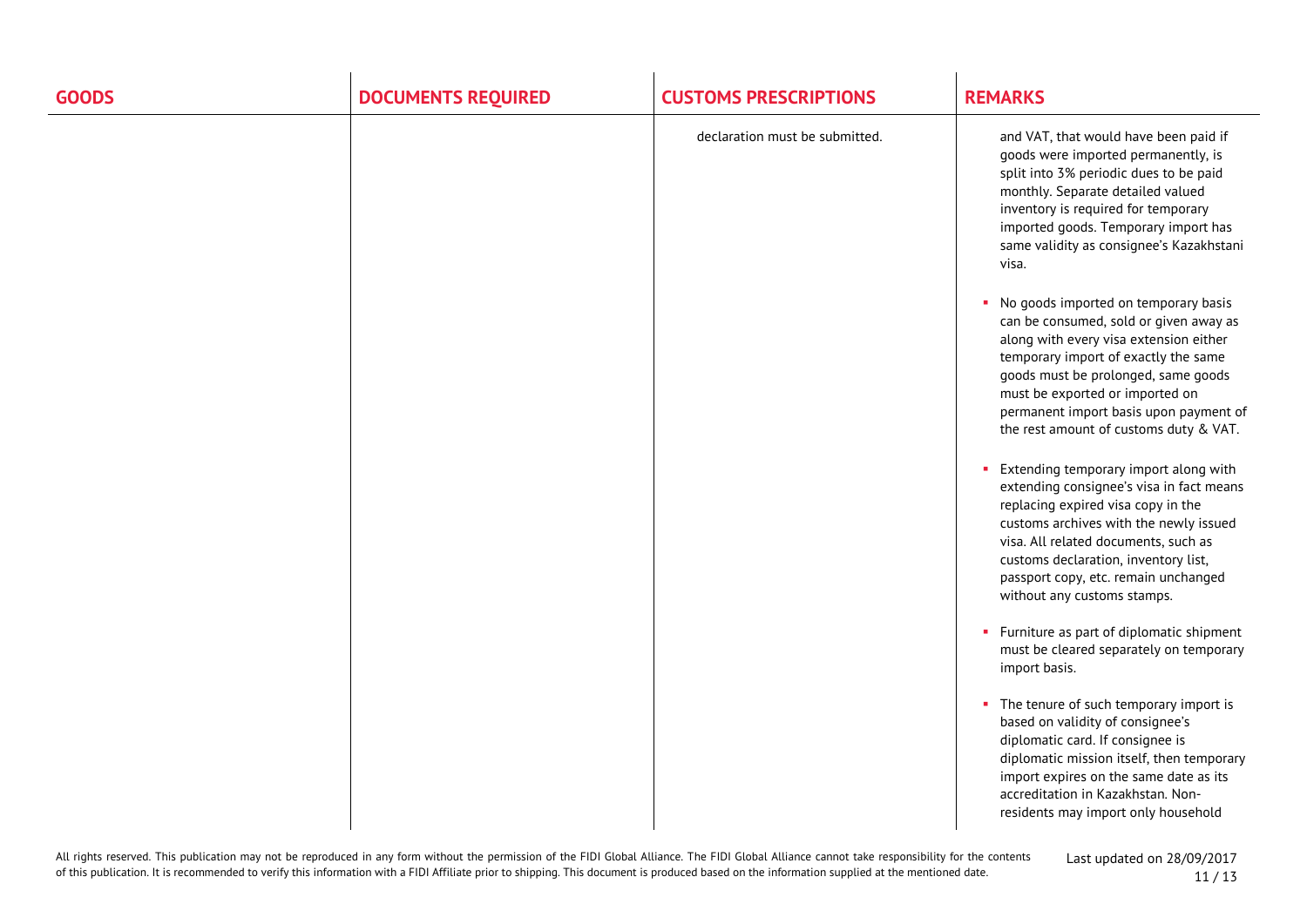| <b>GOODS</b> | <b>DOCUMENTS REQUIRED</b> | <b>CUSTOMS PRESCRIPTIONS</b> | <b>REMARKS</b>                                                                                                                                                                                                                    |
|--------------|---------------------------|------------------------------|-----------------------------------------------------------------------------------------------------------------------------------------------------------------------------------------------------------------------------------|
|              |                           |                              | electrical appliances on temporary import<br>basis.                                                                                                                                                                               |
|              |                           |                              | • For the sake of good order customer must<br>learn these regulations prior to pack out.                                                                                                                                          |
|              |                           |                              | As experienced in the past, customs<br>regulations may be revised anytime<br>without notice.                                                                                                                                      |
|              |                           |                              | Kindly request to issue all shipping<br>documents very carefully according to<br>above-mentioned instructions that will<br>help to avoid delays, heavy storage and<br>other additional charges.                                   |
|              |                           |                              | • Your local agent will not be responsible if<br>these customs regulations were not<br>passed to consignee by the booking<br>and/or origin agent and consignee was<br>not aware of the customs process and<br>additional charges. |
|              |                           |                              | Please inform by pre-alert what<br>٠<br>quotation, services & charges are to be<br>billed to the booking and/or origin agent,<br>what services & charges are to be<br>collected directly from consignee.                          |